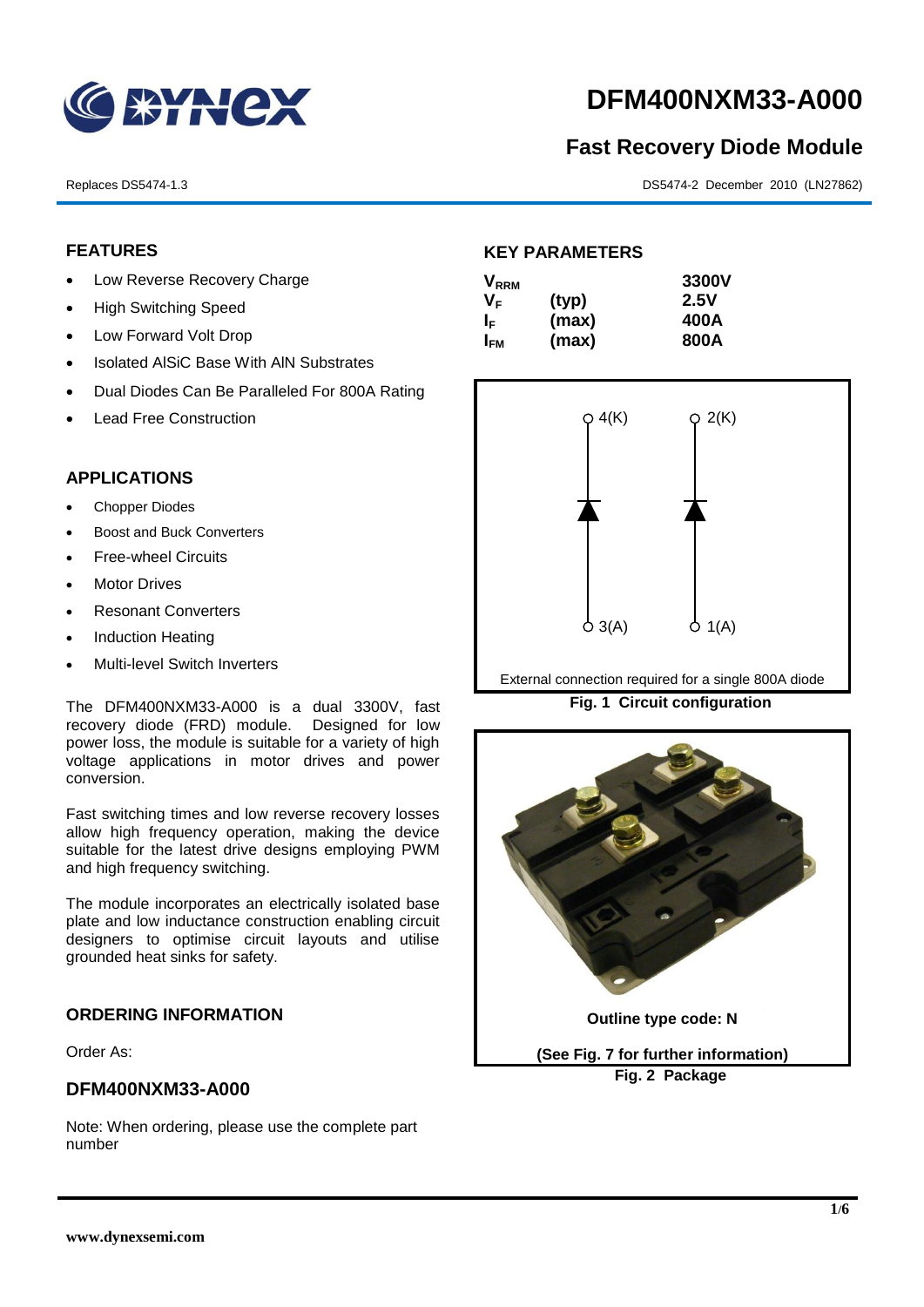### **ABSOLUTE MAXIMUM RATINGS**

Stresses above those listed under 'Absolute Maximum Ratings' may cause permanent damage to the device. In extreme conditions, as with all semiconductors, this may include potentially hazardous rupture of the package. Appropriate safety precautions should always be followed. Exposure to Absolute Maximum Ratings may affect device reliability.

#### **Tcase = 25°C unless stated otherwise**

| Symbol                  | <b>Parameter</b>                | <b>Test Conditions</b>                                                     | Max. | <b>Units</b> |
|-------------------------|---------------------------------|----------------------------------------------------------------------------|------|--------------|
| <b>V</b> <sub>RRM</sub> | Repetitive peak reverse voltage | $T_i = 125$ °C                                                             | 3300 | V            |
| $\mathsf{I}_\mathsf{F}$ | Forward current (per arm)       | DC, $T_{\text{case}} = 75^{\circ}$ C                                       | 400  | A            |
| $I_{FM}$                | Max. forward current            | $T_{\text{case}} = 110^{\circ}C, t_{p} = 1ms$                              | 800  | A            |
| $I^2t$                  | $I2t$ value fuse current rating | $V_R = 0$ , $t_p = 10$ ms, $T_i = 125$ °C                                  | 80   | $kA^2s$      |
| $P_{max}$               | Max. power dissipation          | $T_{\text{case}} = 25^{\circ}\text{C}, T_{\text{i}} = 125^{\circ}\text{C}$ | 2085 | W            |
| V <sub>isol</sub>       | Isolation voltage - per module  | Commoned terminals to base plate.<br>AC RMS, 1 min, 50Hz                   | 6000 | V            |
| $Q_{PD}$                | Partial discharge - per module  | IEC1287, $V_1$ = 3500V, $V_2$ = 2600V, 50Hz RMS                            | 10   | рC           |

### **THERMAL AND MECHANICAL RATINGS**

| Internal insulation material:     | AIN              |
|-----------------------------------|------------------|
| Baseplate material:               | <b>AISiC</b>     |
| Creepage distance:                | 33 <sub>mm</sub> |
| Clearance:                        | 20 <sub>mm</sub> |
| CTI (Comparative Tracking Index): | 350              |

| Symbol           | <b>Parameter</b>                                        | <b>Test Conditions</b>                        | Min   | Typ.                     | <b>Max</b> | <b>Units</b> |
|------------------|---------------------------------------------------------|-----------------------------------------------|-------|--------------------------|------------|--------------|
| $R_{th(j-c)}$    | Thermal resistance (per arm)                            | Continuous dissipation -<br>junction to case  |       | $\overline{\phantom{a}}$ | 48         | °C/kW        |
| $R_{th(c-h)}$    | Thermal resistance $-$<br>case to heatsink (per module) | Mounting torque 5Nm<br>(with mounting grease) |       |                          | 8          | °C/kW        |
| $T_i$            | Junction temperature                                    |                                               | $-40$ | ٠                        | 125        | °C           |
| $T_{\text{stg}}$ | Storage temperature range                               |                                               | $-40$ | ٠                        | 125        | °C           |
|                  | <b>Screw Torque</b>                                     | Mounting - M6                                 |       |                          | 5          | Nm           |
|                  |                                                         | Electrical connections - M8                   |       | ٠                        | 10         | Nm           |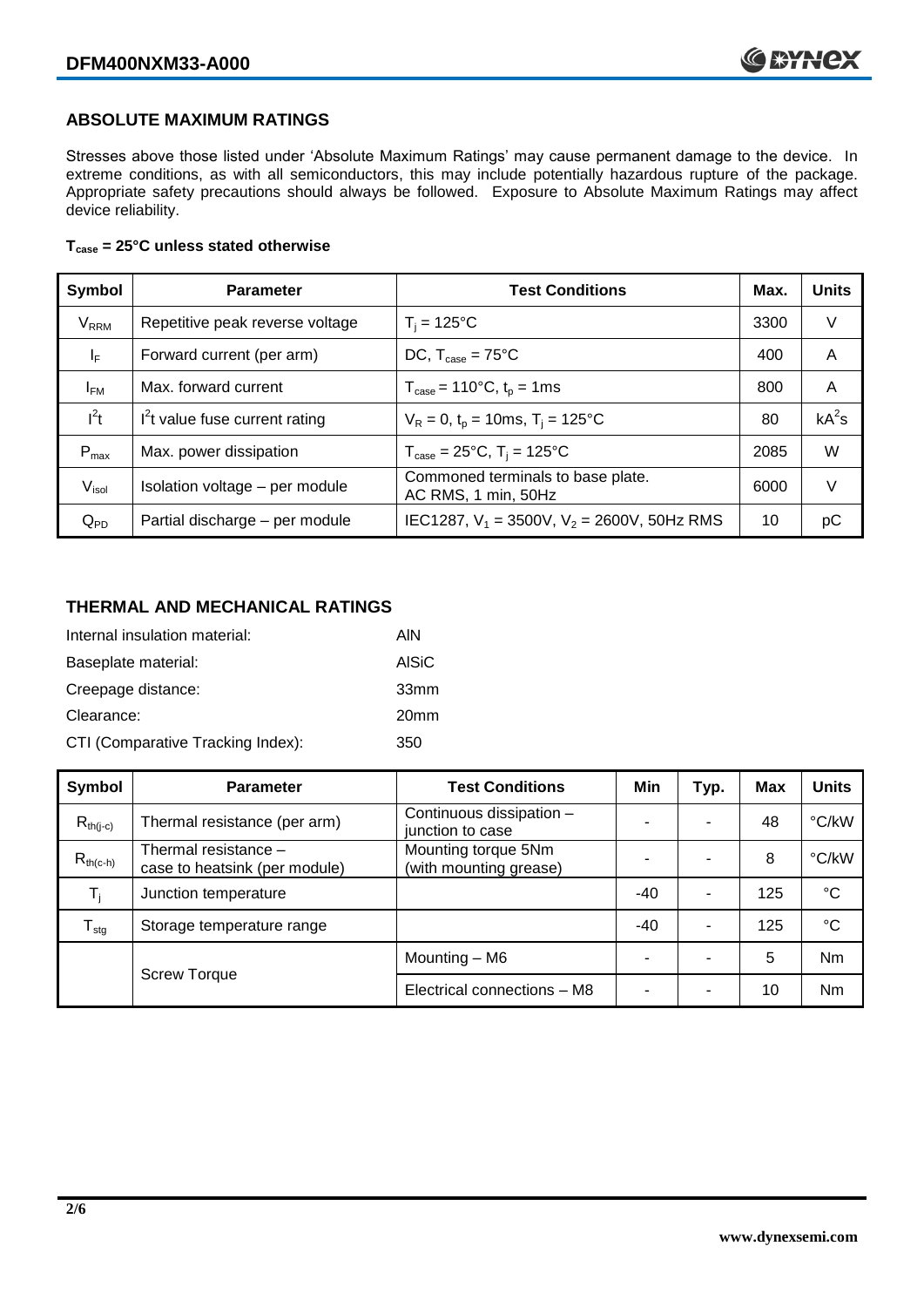# **STATIC ELECTRICAL CHARACTERISTICS – PER ARM**

#### **Tcase = 25°C unless stated otherwise.**

| <b>Symbol</b> | <b>Parameter</b>     | <b>Test Conditions</b>                 | Min | Тур | <b>Max</b> | <b>Units</b> |
|---------------|----------------------|----------------------------------------|-----|-----|------------|--------------|
| $I_{\rm RM}$  | Peak reverse current | $V_R = 3300V$ , T <sub>i</sub> = 125°C |     |     | 30         | mA           |
| $V_F$         | Forward voltage      | $I_F = 400A$                           |     | 2.5 |            | v            |
|               |                      | $I_F = 400A$ , $T_i = 125^{\circ}C$    |     | 2.5 |            |              |
| Lм            | Inductance           | -                                      |     | 25  |            | nH           |

### **DYNAMIC ELECTRICAL CHARACTERISTICS – PER ARM**

#### **Tcase = 25°C unless stated otherwise**

| Symbol          | <b>Parameter</b>              | <b>Test Conditions</b>  | Min | Typ. | Max | Units |
|-----------------|-------------------------------|-------------------------|-----|------|-----|-------|
| $Q_{rr}$        | Reverse recovery charge       | $I_F = 400A$            |     | 280  |     | μC    |
| 1 <sub>rr</sub> | Peak reverse recovery current | $V_R = 1800V$           |     | 400  |     | A     |
| $E_{rec}$       | Reverse recovery energy       | $dl_F/dt = 2800A/\mu s$ |     | 300  |     | mJ    |

#### **Tcase = 125°C unless stated otherwise**

| Symbol                     | <b>Parameter</b>                        | <b>Test Conditions</b>  | Min | тур. | Max | <b>Units</b> |
|----------------------------|-----------------------------------------|-------------------------|-----|------|-----|--------------|
| $\mathsf{Q}_{\mathsf{rr}}$ | Reverse recovery charge<br>$I_F = 400A$ |                         |     | 450  |     | μC           |
| 1 <sub>rr</sub>            | Peak reverse recovery current           | $V_R = 1800V$           |     | 430  |     | Α            |
| $E_{rec}$                  | Reverse recovery energy                 | $dl_F/dt = 2000A/\mu s$ |     | 550  |     | mJ           |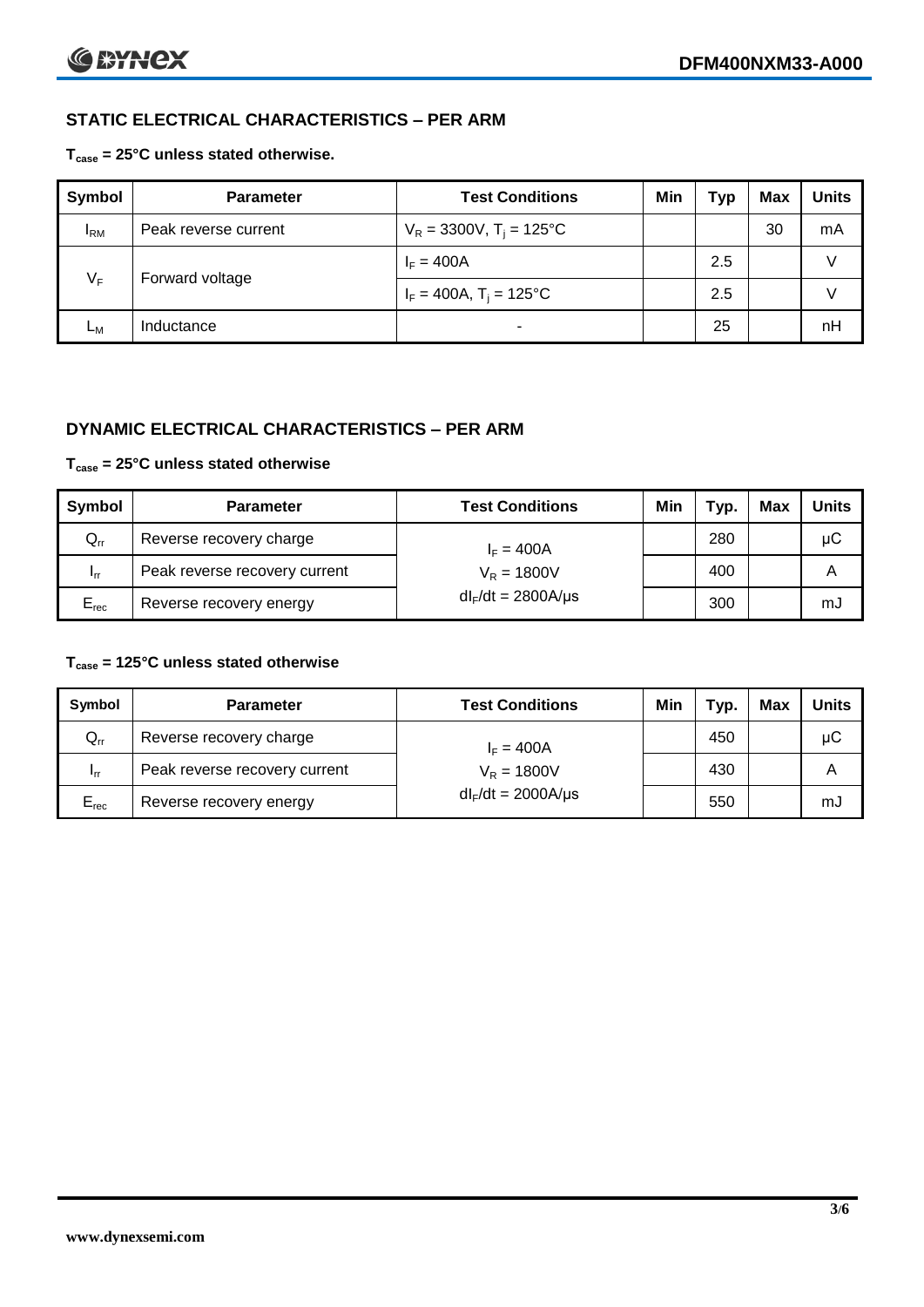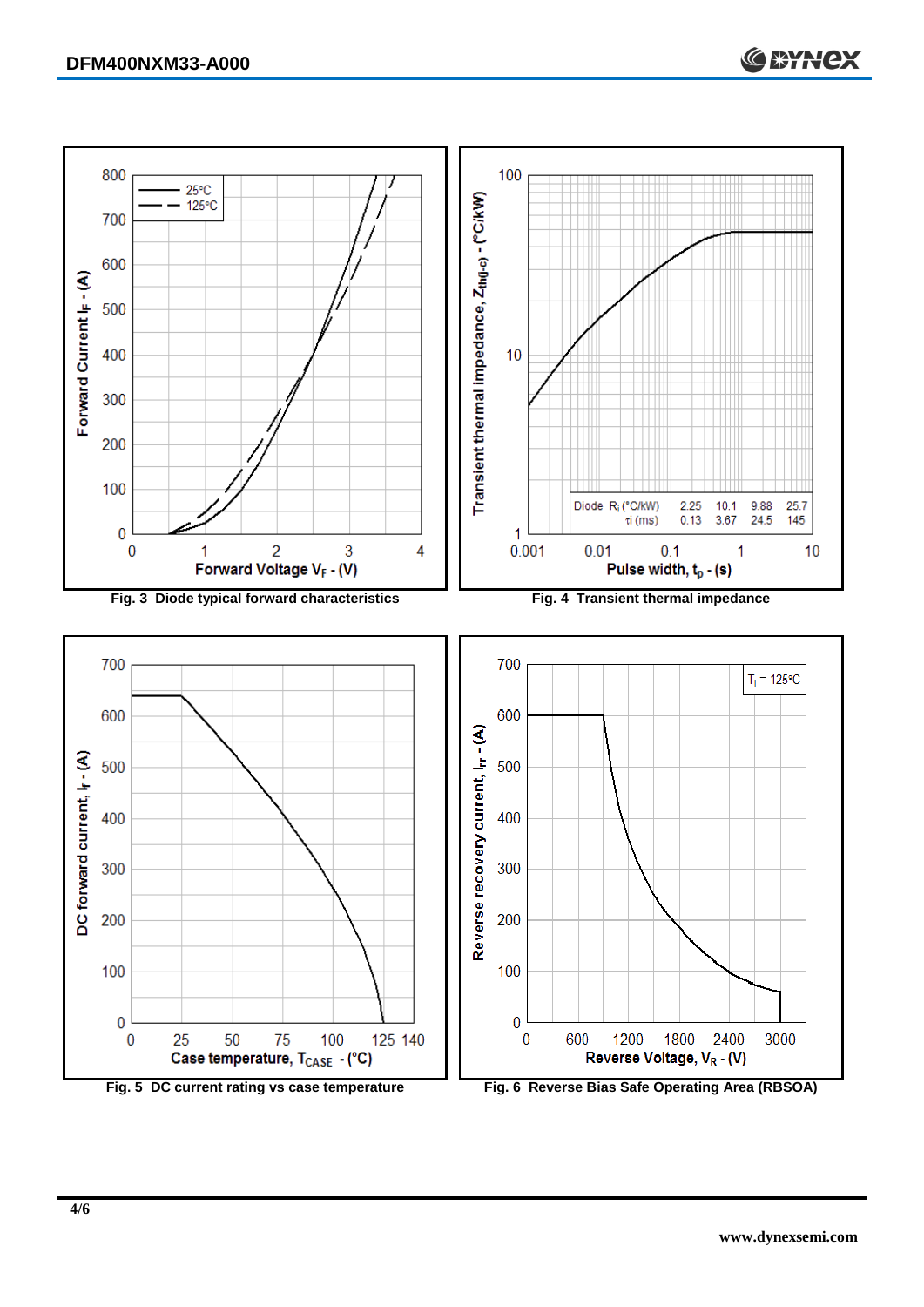

#### **PACKAGE DETAILS**

For further package information, please visit our website or contact Customer Services. All dimensions in mm, unless stated otherwise. **DO NOT SCALE.**